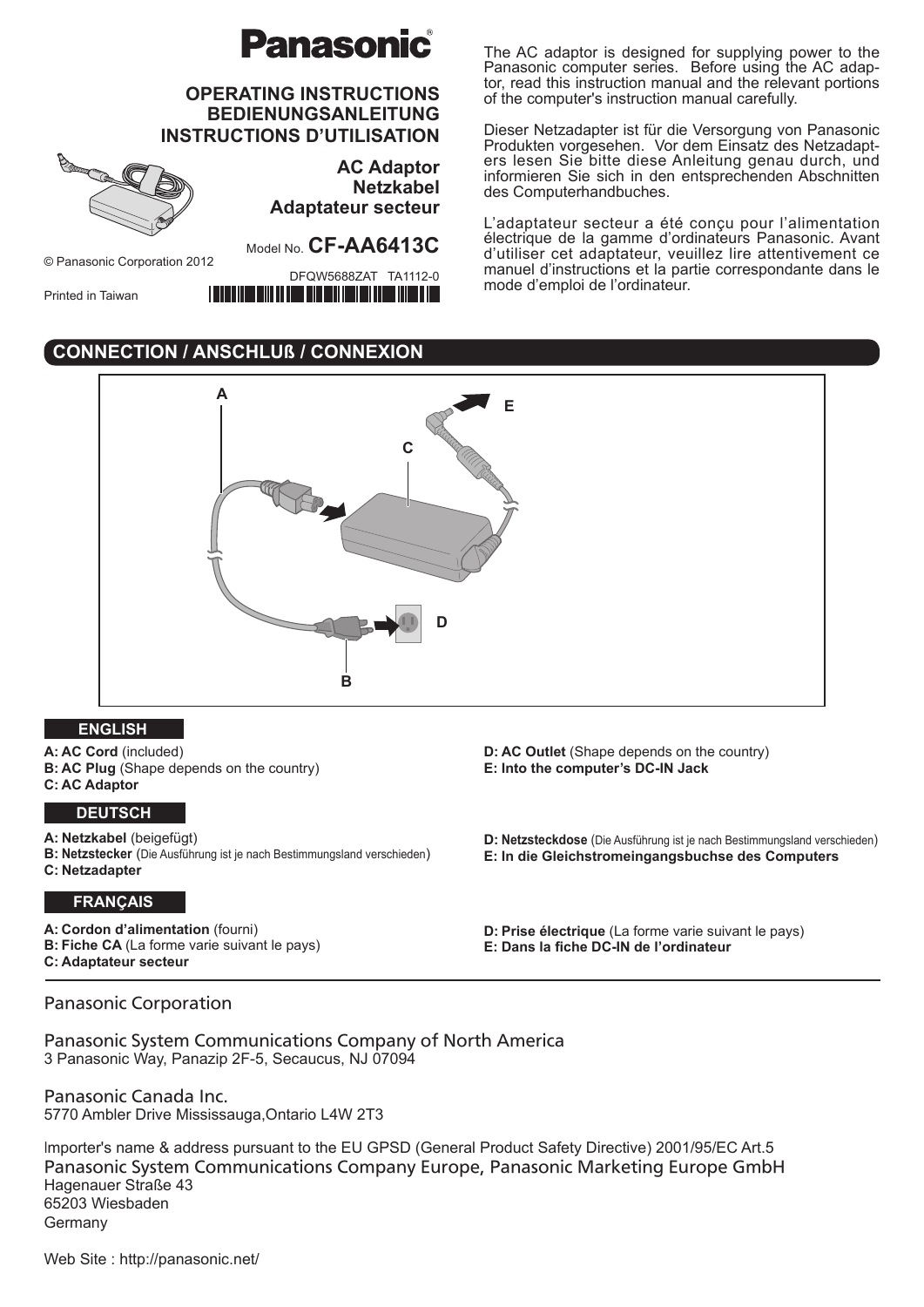# **ENGLISH**

### **Precautions**

### **WARNING If a Malfunction or Trouble Occurs, Immediately Stop Use If a Malfunction Occurs, Immediately Unplug the AC Plug and the Battery Pack** This product is damaged Foreign object inside this product Smoke emitted Unusual smell emitted Unusually hot Continuing to use this product while any of the above conditions are present may result in fire or electric shock If a malfunction or trouble occurs, immediately turn the power off and unplug the AC plug, and then remove the battery pack. Then contact your technical support office for repair. **Do Not Touch This Product in a Thunderstorm If Connected with the AC Cable or Any Other Cables** Electric shock may result. **Do Not Connect the AC Adaptor to a Power Source Other Than a Standard Household AC Outlet** Otherwise, a fire due to overheating may result. Connecting to a DC/AC converter (inverter) may damage the AC adaptor. On an airplane, only connect the AC adaptor/charger to an AC outlet specifically approved for such use. **Do Not Do Anything That May Damage the AC Cord, the AC Plug, or the AC Adaptor** Do not damage or modify the cord, place it near hot tools, bend, twist, or pull it forcefully, place heavy objects on it, or bundle it tightly. Continu-

| Do Not Pull or Insert the AC Plug If Your<br><b>Hands Are Wet</b><br>Electric shock may result.                                                                                                                                                                                                                                                     |
|-----------------------------------------------------------------------------------------------------------------------------------------------------------------------------------------------------------------------------------------------------------------------------------------------------------------------------------------------------|
| <b>Clean Dust and Other Debris of the AC Plug</b><br><b>Regularly</b><br>If dust or other debris accumulates on the plug,<br>humidity, etc. may cause a defect in the insula-<br>tion, which may result in a fire.<br>Pull the plug, and wipe it with a dry cloth.<br>Pull the plug if the computer is not being used<br>for a long period of time. |
| <b>Insert the AC Plug Completely</b><br>If the plug is not inserted completely, fire due to<br>overheating or electric shock may result.<br>Do not use a damaged plug or loose AC out-<br>let.                                                                                                                                                      |
| Hold the Plug When Unplugging the AC Plug<br>Pulling on the cord may damage the cord, result-<br>ing in a fire or electric shock.                                                                                                                                                                                                                   |
| Do Not Move This Product While the AC Plug<br><b>Is Connected</b><br>The AC cord may be damaged, resulting in fire or<br>electric shock.<br>If the AC cord is damaged, unplug the AC<br>plug immediately.                                                                                                                                           |
| Do Not Subject the AC Adaptor to Any Strong<br><b>Impact</b><br>Using the AC adaptor after a strong impact such<br>as being dropped may result in electric shock,<br>short circuit, or fire.                                                                                                                                                        |
| Be Absolutely Sure To Use the AC Adaptor<br>With the Specified Product."<br>Use with any other product may result in a fire.<br>* <sup>1</sup> For information about the products for which<br>AC adaptor can be used, refer to the Operating                                                                                                       |

# **For Europe**



### **Declaration of Conformity (DoC)**

short circuit, or electric shock.

ing to use a damaged cord may result in fire,

"Hereby, Panasonic declares that this AC Adaptor is in compliance with the essential requirements and other relevant provisions of EU Council Directives."

Authorised Representative: Panasonic Testing Centre Panasonic Marketing Europe GmbH Winsbergring 15, 22525 Hamburg, Germany

18-E-0

### **For U.K.**

For your safety, please read the following text carefully. This appliance is supplied with a molded three pin mains plug for your safety and convenience.

A 3 ampere fuse is fitted in this plug.

Should the fuse need to be replaced please ensure that the replacement fuse has a rating of 3 ampere

and that it is approved by ASTA or BSI to BS1362.

Check for the ASTA mark  $\circledast$  or the BSI mark  $\breve \heartsuit$  on the body of the fuse.

If the plug contains a removable fuse cover you must ensure that it is refitted when the fuse is replaced.

If you lose the fuse cover the plug must not be used until a replacement cover is obtained. A replacement

fuse cover can be purchased from your local dealer.

If the fitted molded plug is unsuitable for the socket outlet in your home then the fuse should be removed

and the plug cut off and disposed of safely.

There is a danger of severe electrical shock if the cut off plug is inserted into any 13-ampere socket. How to replace the fuse

Instructions of your product or various sources.

The location of the fuse differs according to the type of AC mains plug (figures A and B).

Confirm the AC mains plug fitted and follow the instructions below. Illustrations may differ from actual

AC mains plug.

Open the fuse cover with a screwdriver and replace the fuse and close or attach the fuse cover.

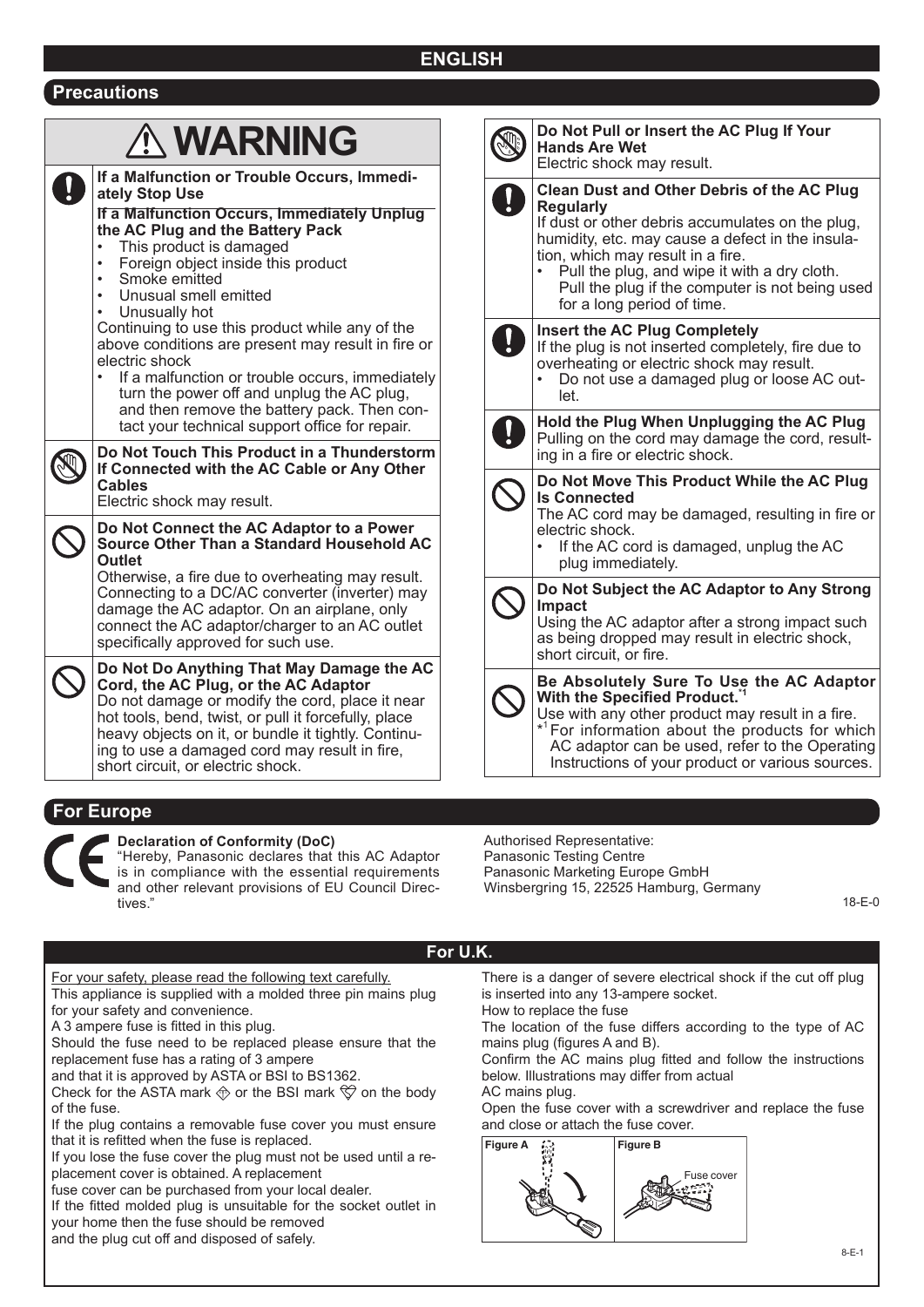# **For India**



For the purpose of recycling to facilitate effective utilization of resources, please return this product to a nearby authorized collection center, registered dismantler or recycler, or Panasonic service center when disposing of this product.

Please see the Panasonic website for further information on collection centers, etc. http://www.panasonic.co.in/wps/portal/home

68-M-1

### **Information on Disposal for Users of Waste Electrical & Electronic Equipment (private households)**



This symbol on the products and/or accompanying documents means that used electrical and electronic products should not be mixed with general household waste. Please dispose of this item only in designated national waste electronic collection schemes, and not in the ordinary dust bin.

**For business users in the European Union**

If you wish to discard electrical and electronic equipment, please contact your dealer or supplier for further information.

#### **Information on Disposal in other Countries outside the European Union**

This symbol is only valid in the European Union.

If you wish to discard this product, please contact your local authorities or dealer and ask for the correct method of disposal. 36-E-1

### **Specifications**

| Voltage                                      | Input                                                                    | 100 V - 240 V AC <sup><math>*</math>2</sup> |  |
|----------------------------------------------|--------------------------------------------------------------------------|---------------------------------------------|--|
|                                              | Output                                                                   | 16 V DC, 4.06 A                             |  |
| <b>Dimensions</b><br>$(W \times D \times H)$ | Approx. 102.5 mm × 42.5 mm × 27.7<br>mm ${4.0" \times 1.7" \times 1.1"}$ |                                             |  |
| Weight<br>(Except AC Cord)                   | Approx. 200 g {Approx. 0.44 lb.}                                         |                                             |  |

\*<sup>2</sup> Use only the supplied AC cord for this AC adaptor. The AC cord for North America is compatible up to 125V.

• <When using with 115 V AC>

Even when the AC adaptor is not connected to the computer, power is consumed (Max. 0.3 W) simply by having the AC adaptor plugged into an AC outlet. <When using with 240 V AC>

Even when the AC adaptor is not connected to the computer, power is consumed (Max. 0.3 W) simply by having the AC adaptor plugged into an AC outlet.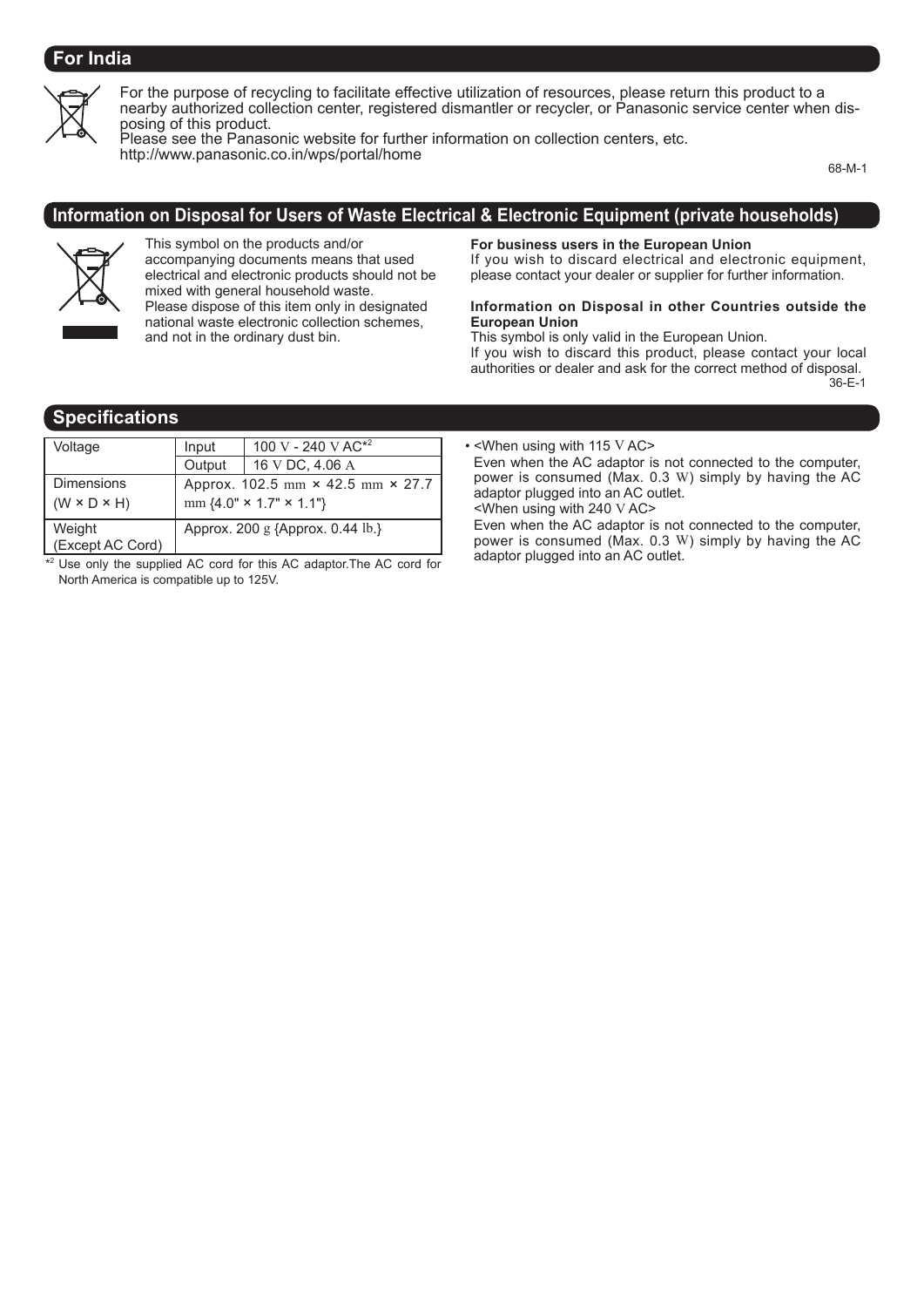# **DEUTSCH**

### **Vorsichtsmaßnahmen**

| <b>ACHTUNG</b><br>Bei Auftreten einer Fehlfunktion oder Störung<br>unmittelbar den Betrieb einstellen<br>Bei Auftreten von Fehlfunktionen sofort den<br>Netzstecker ausstecken<br>• Dieses Produkt ist beschädigt<br>• Fremdkörper in diesem Produkt<br>• Rauchentwicklung<br>• Ungewöhnlicher Geruch<br>• Ungewöhnlich heiß<br>Bei Weiterverwendung dieses Produkts unter den<br>oben aufgeführten Bedingungen besteht Brand-<br>oder Stromschlaggefahr.<br>• Bei Auftreten einer Fehlfunktion oder Störung,<br>stecken Sie sofort den Netzstecker aus. Bitte |                  | Befreien Sie den Netzstecker regelmäßig von<br>Staub und anderen Rückständen<br>Wenn Staub oder andere Rückstände sich<br>auf dem Stecker ansammeln, kann es durch<br>Feuchtigkeit usw. zu Schäden an der Isolierung<br>kommen, die zu einem Brand führen können.<br>• Stecken Sie den Netzstecker aus und wischen<br>Sie ihn mit einem trockenen Tuch ab. Ziehen<br>Sie den Netzstecker ab, wenn der Computer<br>über längere Zeit nicht verwendet wird. |
|----------------------------------------------------------------------------------------------------------------------------------------------------------------------------------------------------------------------------------------------------------------------------------------------------------------------------------------------------------------------------------------------------------------------------------------------------------------------------------------------------------------------------------------------------------------|------------------|-----------------------------------------------------------------------------------------------------------------------------------------------------------------------------------------------------------------------------------------------------------------------------------------------------------------------------------------------------------------------------------------------------------------------------------------------------------|
|                                                                                                                                                                                                                                                                                                                                                                                                                                                                                                                                                                | $\left  \right $ | Den Netzstecker vollständig einstecken<br>Wenn der Stecker nicht ganz eingesteckt ist,<br>kann es durch Überhitzung oder Stromschläge<br>zu einem Brand kommen.<br>• Verwenden Sie keine beschädigten oder lock-<br>eren Steckdosen.                                                                                                                                                                                                                      |
| wenden Sie sich anschließend zur Reparatur an<br>den technischen Kundendienst.<br>Berühren Sie bei Gewittern weder das<br>Produkt noch daran angeschlossene Kabel<br>Es besteht Stromschlaggefahr.                                                                                                                                                                                                                                                                                                                                                             |                  | Beim Ausstecken des Netzsteckers am Steck-<br>er ziehen<br>Durch Ziehen am Kabel kann dieses beschädigt<br>werden, was zu einem Brand oder elektrischen<br>Schlägen führen kann.                                                                                                                                                                                                                                                                          |
| Schließen Sie das Netzteil auf keinen Fall an<br>einer anderen Stromquelle als einer normalen<br>Wechselstrom-Steckdose an<br>Andernfalls kann es durch Überhitzung zu ei-<br>nem Brand kommen. Durch Anschluss an einen<br>Gleichstrom-/Wechselstromkonverter (Wechsel-<br>richter) kann das Netzteil beschädigt werden.                                                                                                                                                                                                                                      |                  | Dieses Produkt bei angeschlossenem Netz-<br>stecker nicht bewegen<br>Das Netzkabel kann beschädigt werden, was zu<br>einem Brand oder elektrischen Schlägen führen<br>kann.<br>· Bei beschädigtem Netzkabel den Netzstecker<br>sofort ausstecken.                                                                                                                                                                                                         |
| Schließen Sie in einem Flugzeug das Netzteil/<br>Ladegerät nur an Wechselstromanschlüssen an,<br>die für derartige Verwendung zugelassen sind.<br>Achten Sie darauf, dass Netzkabel, Netzsteck-<br>er oder Netzteil nicht beschädigt werden                                                                                                                                                                                                                                                                                                                    |                  | Setzen Sie das Netzteil keinen starken Stößen<br>aus<br>Verwendung des Netzteils nachdem es einem<br>starken Stoß ausgesetzt war, wie zum Beispiel<br>nach einem Fall, kann zu Stromschlägen,<br>Kurzschlüssen oder Bränden führen.                                                                                                                                                                                                                       |
| Beschädigen oder verändern Sie das Kabel<br>nicht, bringen Sie es nicht in die Nähe von<br>heißen Werkzeugen, biegen oder verdrehen Sie<br>es nicht, ziehen Sie nicht gewaltsam daran, stel-<br>len Sie keine schweren Gegenstände darauf und<br>wickeln Sie es nicht zu eng zusammen. Die Weit-<br>erverwendung eines beschädigten Kabels kann<br>zu Bränden, Kurzschlüssen oder Stromschlägen<br>führen.<br>Das Ein- oder Ausstecken des Netzsteckers                                                                                                        |                  | Unbedingt darauf achten, dass das Netzteil<br>mit dem angegebenen Produkt verwendet<br>wird $3$<br>Die Verwendung mit einem anderen Produkt<br>kann zu einem Brand führen.<br>* <sup>3</sup> Informationen zu den Produkten, die zusam-<br>men mit dem Netzteil verwendet werden kön-<br>nen, finden Sie in der Betriebsanleitung Ihres<br>Produkts oder verschiedenen anderen Quellen.                                                                   |
| darf nicht mit nassen Händen erfolgen<br>Es besteht Stromschlaggefahr.                                                                                                                                                                                                                                                                                                                                                                                                                                                                                         |                  |                                                                                                                                                                                                                                                                                                                                                                                                                                                           |

### **Für Europa**



### **Konformitätserklärung (DoC)**

"Hiermit erklärt Panasonic, dass sich dieser Netzkabel mit den grundlegenden Anforderungen und anderen relevanten Vorschriften der Richtlinien des Europäischen Rates in Übereinstimmung befindet."

Autorisierte Vertretung: Panasonic Testing Centre Panasonic Marketing Europe GmbH Winsbergring 15, 22525 Hamburg, Germany

18-G-0

### **Technische Daten**

| Spannung                              | Eingang                                     | 100 V bis 240 V AC <sup>*4</sup> |
|---------------------------------------|---------------------------------------------|----------------------------------|
|                                       | Ausgang                                     | 16 V DC, 4,06 A                  |
| Abmessungen ( $B \times T \times H$ ) | ca. 102,5 mm $\times$ 42,5 mm $\times$ 27,7 |                                  |
|                                       | mm                                          |                                  |
| Gewicht (ohne Netzkabel)              | ca. 200 g                                   |                                  |

\* <sup>4</sup> Verwenden Sie nur das mitgelieferte Netzkabel für diesen Netzadapter.

• <Wenn Sie 115 V Wechselstrom benutzen>

Sogar wenn das Netzteil nicht mit dem Computer verbunden ist, wird Strom verbraucht (Max. 0,3 W), und zwar allein dadurch, dass das Netzteil in einer Steckdose steckt. <Wenn Sie 240 V Wechselstrom benutzen>

Sogar wenn das Netzteil nicht mit dem Computer verbunden ist, wird Strom verbraucht (Max. 0,3 W), und zwar allein dadurch, dass das Netzteil in einer Steckdose steckt.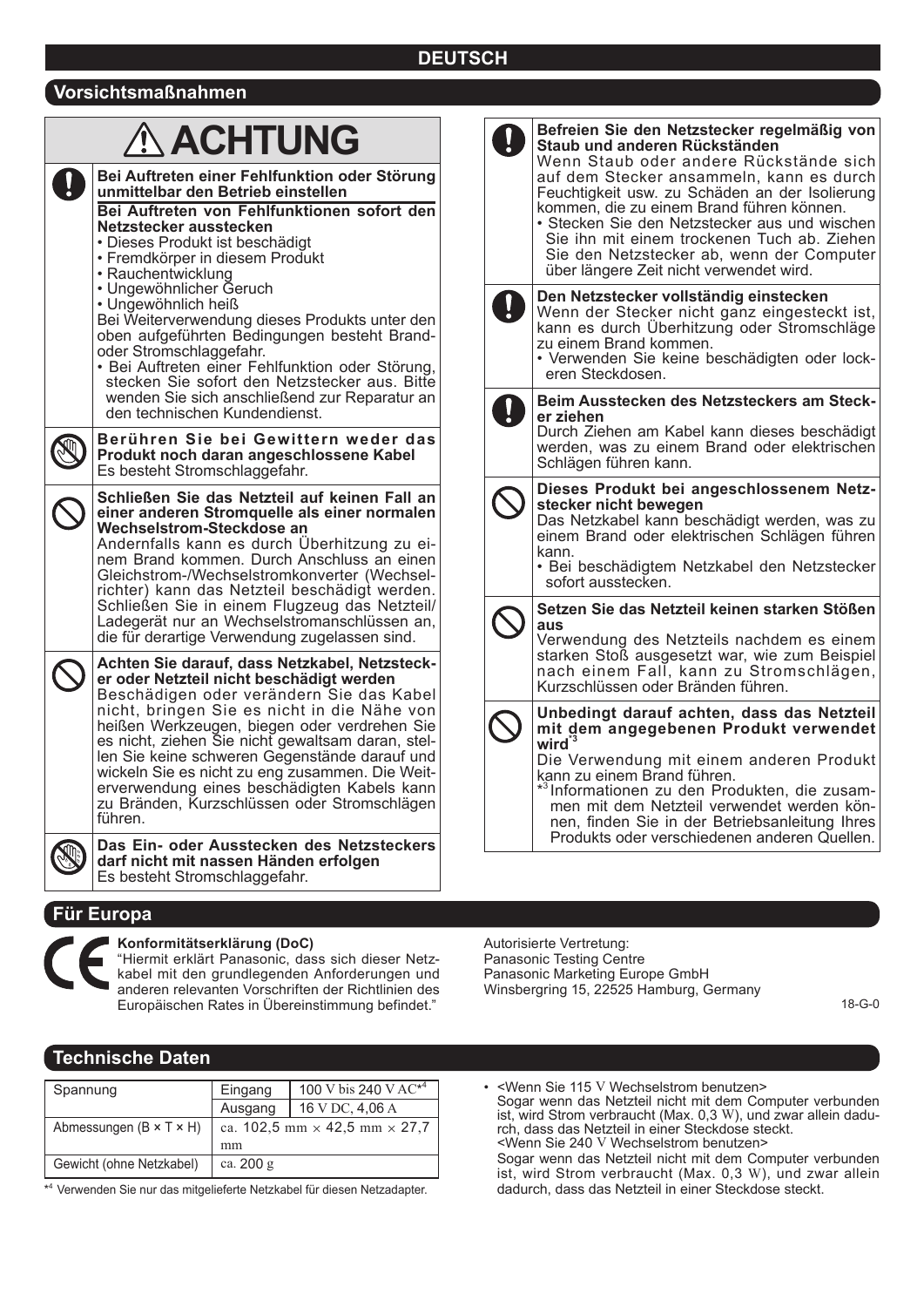### **Benutzerinformationen zur Entsorgung von elektrischen und elektronischen Geräten (private Haushalte)**



**Précautions**

Entsprechend der grundlegenden

Firmengrundsätzen der Panasonic-Gruppe wurde ihr Produkt aus hochwertigen Materialien und Komponenten entwickelt und hergestellt, die recycelbar und wieder verwendbar sind.

Dieses Symbol auf Produkten und/oder begleitenden Dokumenten bedeutet, dass

elektrische und elektronische Produkte am Ende ihrer Lebensdauer vom Hausmüll getrennt entsorgt werden müssen. Bringen Sie bitte diese Produkte für die Behandlung, Rohstoffrückgewinnung und Recycling zu den eingerichteten kommunalen Sammelstellen bzw.

Wertstoffsammelhöfen, die diese Geräte kostenlos entgegennehmen.

Die ordnungsgemäße Entsorgung dieses Produkts dient dem Umweltschutz und verhindert mögliche schädliche Auswirkungen auf Mensch und Umwelt, die sich aus einer unsachgemäßen Handhabung der Geräte am Ende Ihrer Lebensdauer ergeben könnten.

Un choc électrique risque de se produire.

Genauere Informationen zur nächstgelegenen Sammelstelle bzw. Recyclinghof erhalten Sie bei Ihrer Gemeindeverwaltung.

### **Für Geschäftskunden in der Europäischen Union**

Bitte treten Sie mit Ihrem Händler oder Lieferanten in Kontakt, wenn Sie elektrische und elektronische Geräte entsorgen möchten. Er hält weitere Informationen für sie bereit.

#### **Informationen zur Entsorgung in Ländern außerhalb der Europäischen Union**

Dieses Symbol ist nur in der Europäischen Union gültig. Bitte treten Sie mit Ihrer Gemeindeverwaltung oder Ihrem Händler in Kontakt, wenn Sie dieses Produkt entsorgen möchten, und fragen Sie nach einer Entsorgungsmöglichkeit. 36-G-1

# **FRANÇAIS**

| $\hat{\Lambda}$ ATTENTOIN<br>En cas de dysfonctionnement ou de pro-<br>blème, cesser immédiatement l'utilisation<br>En cas de dysfonctionnement, débrancher<br>immédiatement le fiche C.A.<br>• Ce produit est endommagé<br>· Présence de corps étrangers dans ce produit                                                                                                       | Eliminer régulièrement la poussière et<br>d'autres résidus de la fiche C.A.<br>Si de la poussière ou d'autres résidus s'accu-<br>mulent sur la fiche, si celle-ci est humide, par<br>exemple, cela pourrait entraïner une défaillance<br>de l'isolation et provoquer un incendie.<br>• Retirer la fiche et l'essuyer avec un chiffon sec.<br>Retirer la fiche si l'ordinateur n'est pas utilisé<br>pendant une longue période. |
|---------------------------------------------------------------------------------------------------------------------------------------------------------------------------------------------------------------------------------------------------------------------------------------------------------------------------------------------------------------------------------|--------------------------------------------------------------------------------------------------------------------------------------------------------------------------------------------------------------------------------------------------------------------------------------------------------------------------------------------------------------------------------------------------------------------------------|
| • Émission de fumée<br>• Émission d'une odeur inhabituelle<br>• Dégagement de chaleur inhabituelle<br>Continuer a utiliser ce produit si l'une des condi-<br>tions ci-dessus est remplie peut provoquer un<br>incendie ou une décharge électrique.<br>· En cas de dysfonctionnement ou de problème,                                                                             | Insérer complètement la fiche C.A.<br>Si la fiche n'est pas complètement insérée, un<br>incendie dū a une surchauffe ou une décharge<br>électrique sont possibles.<br>· Ne pas utiliser de fiche endommagée ni de<br>prise secteur détachée.                                                                                                                                                                                   |
| débrancher immédiatement la fiche C.A.                                                                                                                                                                                                                                                                                                                                          | Tenir fermement la fiche C.A. lors de son                                                                                                                                                                                                                                                                                                                                                                                      |
| Contacter ensuite l'assistance technique pour                                                                                                                                                                                                                                                                                                                                   | retrait                                                                                                                                                                                                                                                                                                                                                                                                                        |
| faire réparer le produit.                                                                                                                                                                                                                                                                                                                                                       | Tirer sur le cordon risque de l'endommager, ce                                                                                                                                                                                                                                                                                                                                                                                 |
| Ne pas toucher ce produit ni les câble en cas                                                                                                                                                                                                                                                                                                                                   | qui peut provoquer un incendie ou une décharge                                                                                                                                                                                                                                                                                                                                                                                 |
| d'orage                                                                                                                                                                                                                                                                                                                                                                         | électrique.                                                                                                                                                                                                                                                                                                                                                                                                                    |
| Un choc électrique risque de se produire.                                                                                                                                                                                                                                                                                                                                       | Ne pas déplacer ce produit tant que la fiche                                                                                                                                                                                                                                                                                                                                                                                   |
| Ne pas brancher l'adaptateur secteur à une                                                                                                                                                                                                                                                                                                                                      | C.A. est connectée                                                                                                                                                                                                                                                                                                                                                                                                             |
| source                                                                                                                                                                                                                                                                                                                                                                          | Le cordon d'alimentation risque d'être endom-                                                                                                                                                                                                                                                                                                                                                                                  |
| d'alimentation autre qu'une prise secteur                                                                                                                                                                                                                                                                                                                                       | magé, ce qui peut provoquer un incendie ou une                                                                                                                                                                                                                                                                                                                                                                                 |
| domestique standard                                                                                                                                                                                                                                                                                                                                                             | décharge électrique.                                                                                                                                                                                                                                                                                                                                                                                                           |
| Sinon, un incendie dū ą une surchauffe risque de                                                                                                                                                                                                                                                                                                                                | · Si c'est le cas, déconnecter immédiatement la                                                                                                                                                                                                                                                                                                                                                                                |
| se produire. L'adaptateur secteur risque d'être                                                                                                                                                                                                                                                                                                                                 | fiche C.A.                                                                                                                                                                                                                                                                                                                                                                                                                     |
| endommagé s'il est connecté a un convertisseur                                                                                                                                                                                                                                                                                                                                  | Ne soumettre l'adaptateur secteur à aucun                                                                                                                                                                                                                                                                                                                                                                                      |
| C.C./C.A. (inverseur). En avion, ne brancher                                                                                                                                                                                                                                                                                                                                    | choc violent                                                                                                                                                                                                                                                                                                                                                                                                                   |
| l'adaptateur secteur/chargeur que sur une prise                                                                                                                                                                                                                                                                                                                                 | Utiliser l'adaptateur secteur après un choc                                                                                                                                                                                                                                                                                                                                                                                    |
| secteur spécifiquement adaptée a un tel usage.                                                                                                                                                                                                                                                                                                                                  | violent, après une chute par exemple, pourrait                                                                                                                                                                                                                                                                                                                                                                                 |
| Ne rien tenter qui puisse endommager le cor-                                                                                                                                                                                                                                                                                                                                    | provoquer un incendie, un court-circuit ou une                                                                                                                                                                                                                                                                                                                                                                                 |
| don d'alimentation, la fiche C.A. ou l'adapta-                                                                                                                                                                                                                                                                                                                                  | décharge électrique.                                                                                                                                                                                                                                                                                                                                                                                                           |
| teur secteur<br>Ne pas endommager ni modifier le cordon, ne<br>pas le placer a proximité d'objets chauds, le plier,<br>le tordre, ou tirer dessus avec force, ne pas y<br>placer d'objets lourds, ni même le serrer de ma-<br>nière excessive.<br>Continuer a utiliser un cordon endommagé pour-<br>rait provoquer un incendie, un court-circuit ou<br>une décharge électrique. | Veiller à utiliser l'adaptateur secteur avec le<br>produit spécifié <sup>*5</sup><br>Sinon, un incendie risque de se produire.<br>* <sup>5</sup> Pour plus d'informations sur les produits com-<br>patibles avec l'adaptateur secteur, se reporter<br>entre autre aux Instructions d'utilisation de<br>votre produit.                                                                                                          |
| Ne pas insérer ni retirer la fiche C.A. les<br>mains mouillées                                                                                                                                                                                                                                                                                                                  |                                                                                                                                                                                                                                                                                                                                                                                                                                |